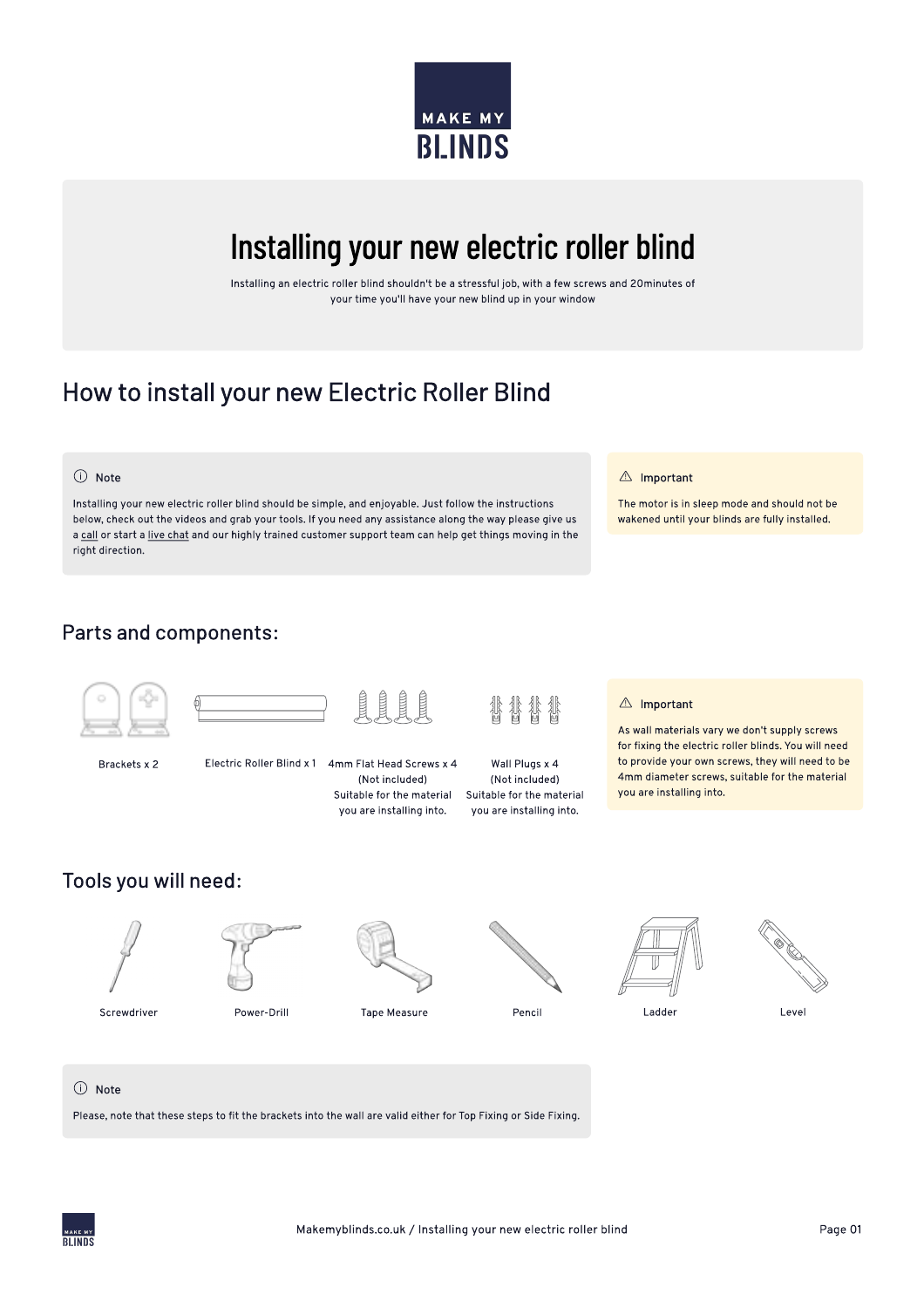# Step by Step Fitting Instructions

#### Blind brackets can be fitted in two different ways.



### Top Fixing The brackets will be fixed to the ceiling or lintel.



#### Side Fixing

The brackets will be fixed to each side wall inside or outside the recess.

## Step 1: Fitting the brackets into the wall





#### 1.1 Measure distances

Using a tape measure ensure the dinstance between any obstruction such as handles, radiators, etc (A) and the bracket (B) is at least 2cm so that you can operate them smoothly.

#### 1.2 Mark the holes

c

Position the brackets where do you want to fit them and using a pencil make a mark for the holes.



#### 1.3 Drill the holes

Using a drill make the holes using the marks you have previously done as reference. Use a sturdy ladder if you find it difficult to reach the lintel or ceiling.



#### 1.4 Fix the brackets

Insert the plugs into the holes in the lintel or ceiling, and using a screwdriver fit the brackets into the lintel or ceiling with the screws.

#### Tip 1



 When face fitting the brackets, (usually on Exact Size), ensure the B distance in the diagram on the left is the same on both sides of the window, so that you can have an uneven overlapping.

#### Tip 2



When top fixing the brackets, to avoid installing your blinds tilted, ensure the lintel or ceiling are levelled using a spirit level. If not, put a paper between one of the brackets and the ceiling or lintel to compensate the inclination on both sides.

**BLINDS**